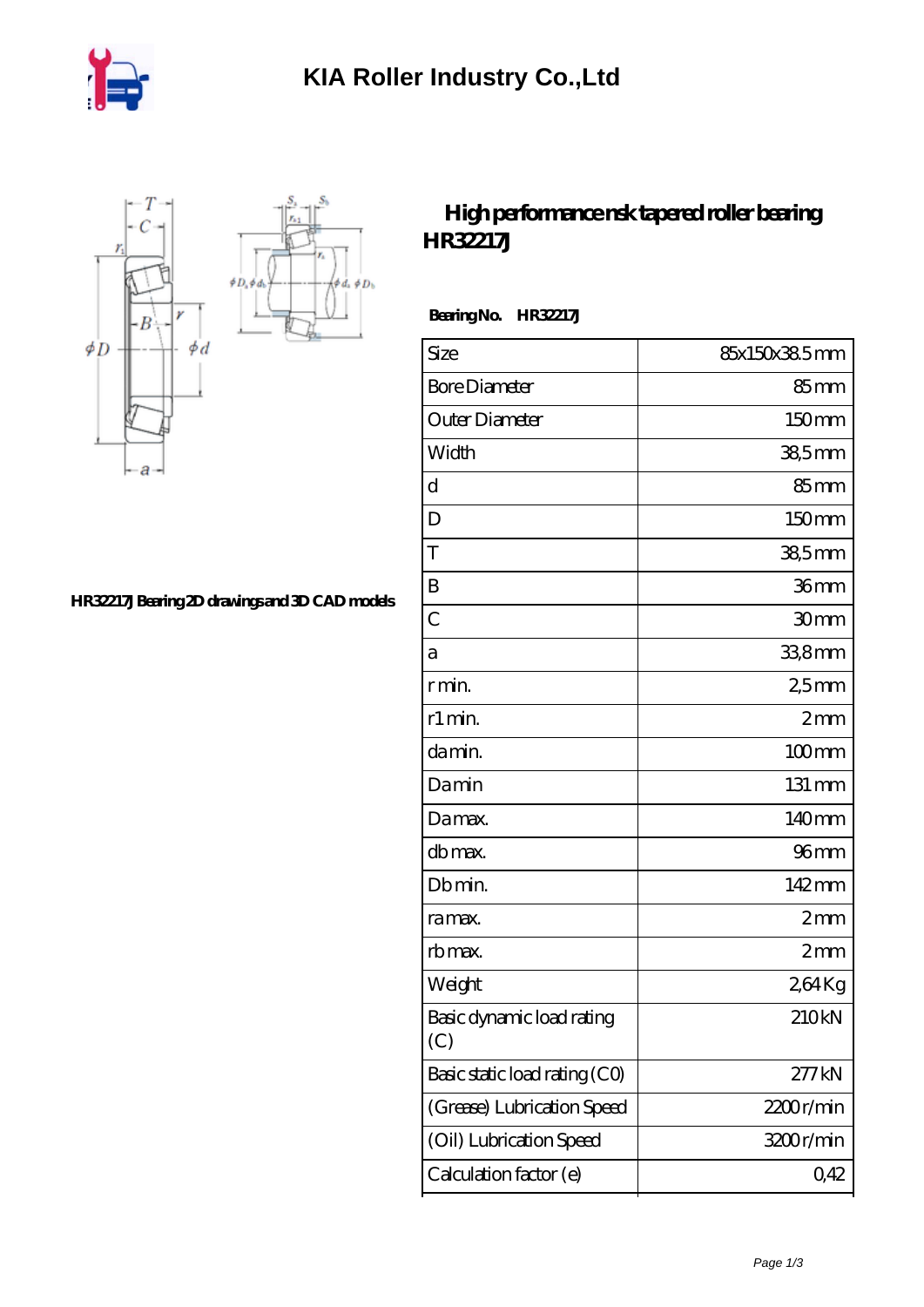

## KIA Roller Industry Co., Ltd

| Calculation factor (YO) | 0,79               |
|-------------------------|--------------------|
| Category                | <b>Bearings</b>    |
| Inventory               | 0 <sub>0</sub>     |
| Manufacturer Name       | <b>NSK</b>         |
| Minimum Buy Quantity    | N/A                |
| Weight / Kilogram       | $\left( \ \right)$ |
| Product Group           | <b>BO4334</b>      |
| LangID                  | 1                  |
| outer r                 | $\overline{c}$     |
| D                       | 150                |
| TC-BET22                | 0                  |
| TC-BET21                | $\overline{4}$     |
| TC-BET23                | $\overline{O}$     |
| inner r                 | 25                 |
| mass                    | 264                |
| GRS rpm                 | 2200               |
| $D_{-}b$                | 142                |
| Cr                      | 21400              |
| TC-RA                   | 260                |
| DE                      | 13337              |
| T-ALP23                 | 4                  |
| db                      | 96                 |
| T-ALP22                 | 17                 |
| Prod_Type3              | TRBSR_MD_A         |
| da                      | 100                |
| <b>T-ALP21</b>          | 31                 |
| Iso                     | <b>EC</b>          |
| ALPHA_                  | 15643              |
| SDM_                    | 116613             |
| <b>SBRG</b>             | 22                 |
| $D_a2$                  | 131                |
| hidYobi                 | HR32217J           |
|                         |                    |